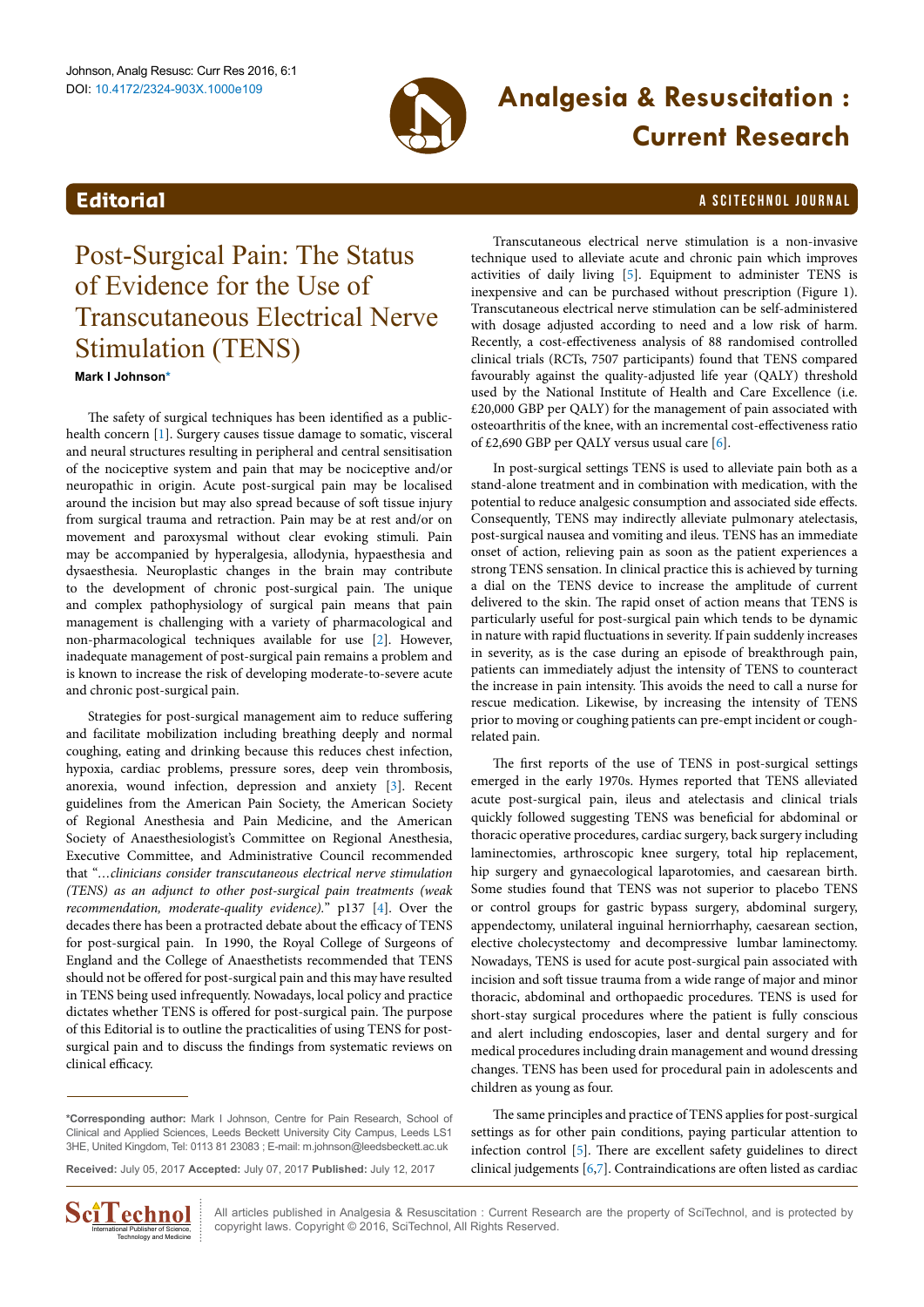*Citation: Johnson MI (2017) Post-Surgical Pain: The Status of Evidence for the Use of Transcutaneous Electrical Nerve Stimulation (TENS). Analg Resusc: Curr Res 6:1.*

# pacemakers, pregnancy and epilepsy because it may be difficult to exclude TENS as a contributing factor if a problem arises. TENS can be used in these situations if it is applied to treat an unrelated pain that is distant from the affected area, although the patient must be monitored carefully. TENS should not be delivered close to transdermal drug delivery systems because of a possibility that currents may interfere with the delivery of the drug across the skin by the process of iontophoresis. Adverse events from TENS are rare and are generally minor skin irritation.

There are no robust indicators to identify whether a new patient will respond to TENS, and TENS may worsen pain in a minority of patients. Hence, trying TENS on the patient before surgery is advisable because some people do not like the sensation from TENS. TENS electrodes should be positioned so that TENS sensation covers pain. Generally, electrodes are placed around the site of pain, which is usually the incision site. Electrodes are usually positioned approximately 5cm either side of the suture line to reduce the chance of mechanical damage of the incision site when removing electrodes. Some patients may not be able to tolerate TENS at the incision site because of tenderness, hyperalgesia, tactile allodynia or dysaethesiae. In these cases, electrodes can be positioned along peripheral nerves proximal to the pain. Positioning electrodes along peripheral nerves is also useful when a body part has been removed (amputated), or if there is concern about damaged to the wound, or if skin is frail. Electrodes can also be placed at contralateral 'mirror' sites, paravertebrally on relevant dermatomes and on acupuncture points. Large areas of pain and multiple pains can be managed using dual channel TENS devices with four electrodes.

If a dressing is required electrodes should be applied in the operating theatre using aseptic procedures with the lead-wires protruding from the dressing to connect to the TENS device later. If a dressing is not required electrodes can be applied in the recovery room or ward. Infection control processes must be followed. TENS treatment can commence when the patient is sufficiently alert with either the patient or the nurse increasing current amplitude until a strong but comfortable TENS sensation is experienced. There should be no visible muscle twitching because the mechanical stress may hinder healing of the wound. Patients should be advised to experiment the pulse frequencies and pulse patterns of TENS to find TENS sensations that are most comfortable for them at that moment in time. Patients should be encouraged to adjust TENS settings as different settings may provide better relief at different times.

There are many systematic reviews that have attempted to evaluate the clinical efficacy of TENS for acute and for chronic pain including knee osteoarthritis, rheumatoid arthritis, low back pain, neck pain, post-amputation pain, post-stroke pain, spinal cord injury, diabetic peripheral neuropathy, chronic and recurrent headache, neuropathic pain, and cancer pain. The largest meta-analysis of TENS to date provided the evidence that TENS alleviated chronic musculoskeletal pain [[8\]](#page-2-7). Often reviewers are unable to make definitive judgements about clinical efficacy because of inadequate RCT design, poor reporting and concerns about trial fidelity and TENS technique.

A Cochrane review of 19 RCTs (1346 participants) found that TENS was superior to placebo TENS as stand-alone treatment for acute pain in adults [[9\]](#page-2-8). There were seven RCTs that investigated procedural pain in perioperative settings and four of these RCTs found that TENS was beneficial. Conditions included pelvic pain during office hysteroscopy (142 patients), pain during screening flexible

#### *doi:10.4172/2324-903X.1000e109*

sigmoidoscopy (90 patients), pain during unsedated colonoscopy (90 patients), pain during plastic surgery (100 patients). Three RCTS found that TENS did not confer benefit for procedural pain during laser treatment of the cervix (100 patients), intravenous needlestick techniques (71 blood donors), and flexible cystoscopy (148 patients). Simpson et al. [\[10\]](#page-2-9) conducted a meta-analysis of four RCTs and found that TENS reduced moderate-to-severe acute lower back pain, acute pelvic pain, renal colic, and pain associated with hip fracture by 28-44 mm (95% CI) on a 100 mm visual analogue scale. They recommended TENS for use by emergency medical services in prehospital settings.

The early systematic reviews focussing on TENS for post-surgical pain were published in the 1990s and reported that TENS was not superior to controls. The first meta-analysis of TENS for postsurgical pain provided evidence that TENS reduced analgesic consumption if it was administered appropriately [\[11](#page-2-10)]. Strong non-painful TENS sensation at the site of pain (i.e. appropriate technique) reduced analgesic consumption by 35.5 % (range 14-51%) when compared with barely perceptible TENS that reduced analgesic consumption by 4.1 % reduction (range –10 to + 29%).

In recent years a series of systematic reviews, some with metaanalysis, provide a growing body of evidence that TENS has clinical utility in post-surgical settings. Freynet et al. [\[12\]](#page-2-11) A reported that seven of nine RCTs found TENS reduced analgesic consumption and improved the duration of recovery room stay for patients with moderate pain associated with muscle sparing thoracotomy incision. Their review provided evidence that TENS was beneficial as a standalone treatment for mild post-thoracotomy pain (i.e. video-assisted thoracoscopy incision) but not for severe post-thoracotomy pain (i.e. posterolateral thoracotomy incision). In the same year, Sbruzzi et al. [[13](#page-2-12)] provided evidence that TENS alleviated post-thoracotomy and sternotomy pain when combined with analgesic medication in a systematic review of 11 RCTs (570 patients). Subsequently, Kerai et al. [[14\]](#page-2-13) found that TENS reduced the severity of pain and analgesic consumption for a variety of surgical procedures (eight RCTs, 442 patients) although they noted that studies lacked adequate sample size, robust methodology and consistency in TENS parameters. Beckwee et al. [[15\]](#page-2-14) evaluated TENS for post-surgical knee arthroplasty pain (five RCTs, 347 patients) and reported that two studies found benefits during TENS. The three studies that did not find benefits delivered TENS at suboptimal stimulation intensities. Gajjar et al. [[16](#page-2-15)] evaluated various analgesic treatments for colposcopy pain in women that included one RCT (100 women) which found that TENS did not provide additional benefit when combined with direct infiltration of lignocaine.

Studies in the 1970s provided evidence that TENS alleviated movement-evoked pain associated with deep breathing and cough, and improved peak expiratory flow rates, forced vital capacity (FVC), forced expiratory volume after one second (FEV $_{1}$ ), functional residual capacity and partial pressure of  $O_2$  in arterial blood (Pa0<sub>2</sub>) following upper abdominal and chest surgery. Patients had fewer pulmonary complications that diminish gaseous exchange and could better tolerate chest physical therapy. However, some studies have failed to find beneficial effects on pulmonary function. The findings from systematic reviews fail to resolve the inconsistency. Freynet et al. [[12\]](#page-2-11) reviewed six RCTs and reported improvements in FEV<sub>1</sub>, FVC, and coughing attempts where as Sbruzzi et al. [\[13\]](#page-2-12) meta-analysed two RCTs and found no differences between TENS and placebo TENS in FVC following post-sternotomy, although a meta-analysis with so few participants is unlikely to be trustworthy.